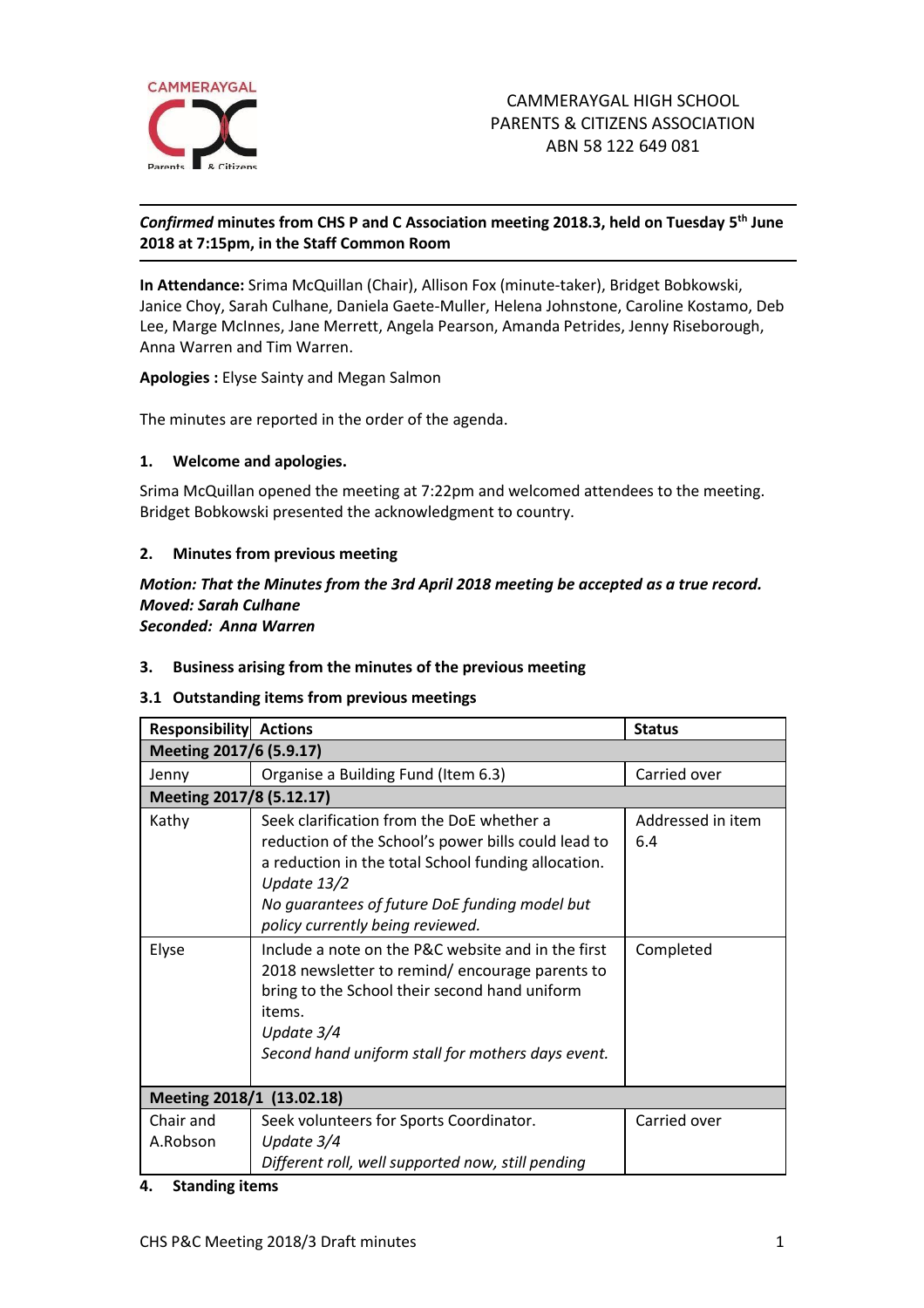

# **4.1 Collection of membership fee**

Noted as per agenda

# **4.2 Working with Children check**

Noted as per agenda

# **5. Correspondence**

NSW P&C Federation general bulletins and journals are posted on the P&C [website.](http://cammeraygalpandc.org.au/) There was no additional correspondence tabled at the meeting.

#### **6. Reports**

#### **6.1 Principal's report**

Kathy Melky presented the CHS strategic plan for 2018-2020, a copy of the presentation is posted on the school [website.](http://www.cammeraygal-h.schools.nsw.edu.au/about-us/school-plan)

Parent voluntary P&C contribution invoices were emailed to parents earlier this term. So far, the school has received \$21,000 and will transfer the funds to the P&C this month. Kathy thanked all the parents who had already paid and for parents who participated in the working bee.

Kathy informed the P&C that merit selection for staff recruitment has commenced, however there are still more opportunities for parents to be involved on a panel. Interested parents and carers should register their interest with the P&C.

# **6.2 President's report**

Srima started by thanking everyone who volunteered their time towards the Mother's Day event and those who attended the event. The P&C is planning an event for Father's Day in September.

With the annual fundraiser coming up, the social committee is seeking \$2,000 seed funding for deposits for the event. The motion was notified in the agenda papers sent out to members ahead of the meeting.

*Motion: That the P&C approve \$2,000 to be given to the social committee towards the annual fundraiser Moved: Caroline Kostamo Seconded: Marge McInnes*

# **6.3 Treasurer's report**

Income from the Mother's Day event was just over \$3,000, some invoices are still coming in, a final reconciliation will be available at the next meeting.

The P&C currently has \$95,000 in the bank and have received an invoice from the department for \$20,000 for air-conditioning. It was confirmed through previous minutes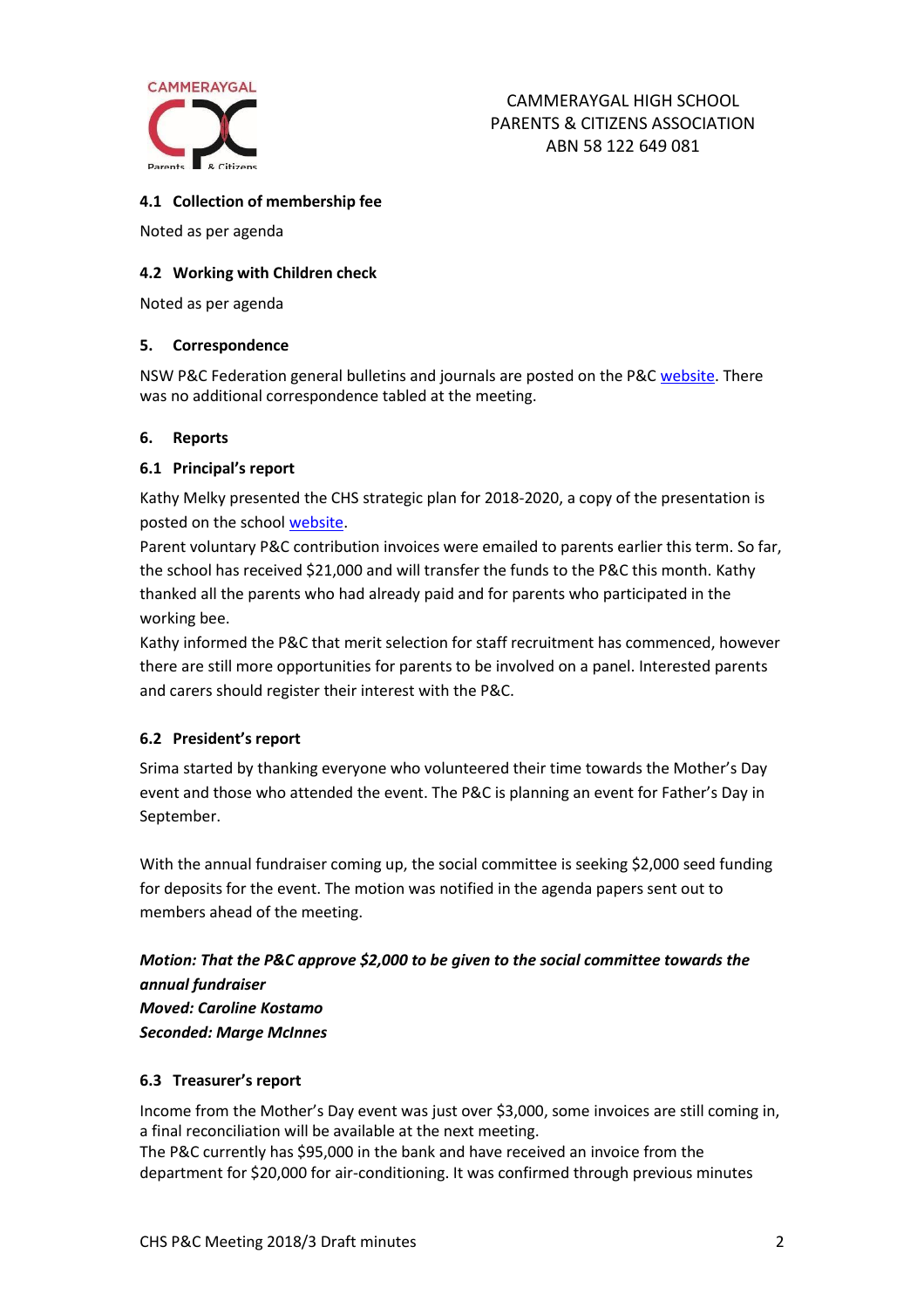

that the P&C had already approved the funding of the air-conditioning and therefore directed Jenny to pay the invoice.

#### **6.4 Solar Panels**

The full cost of the 30 KW solar panels to be installed at the school is \$80,000. The department will match the schools contribution. The school can contribute \$20,000 and is asking the P&C to contribute another \$20,000, so the department will pay the balance of \$40,000. (prices exclude GST). The aim is for the solar panels to be installed during the next school holidays.

As there had been some questions raised in previous meetings regarding the solar panels, the size and the electricity bill. Kathy Melky did explain that while the department does contribute money towards the electricity bill, it was confirmed that there were no long-term guarantees of this continuing, but equally there is no indication that this would change.

The members of the P&C discussed the merit of the panels, the school and P&C contribution. All attendees were invited raise any objections before the motion as advised in the agenda paper.

*Motion: That the P&C approve funds \$20,000 including GST for the school to fund solar panels with the department also contributing \$20,000. Moved: Tim Warren Seconded: Bridget Bobkowski*

# **6.5 Notice Boards**

The school has requested support from the P&C for notice boards around the school for information to students, which currently stuck on walls is subject to weather. Srima McQuillian has completed a grant application to fund the noticeboards to the local member, Felicity Wilson, for approx. \$6,000. Should the grant not be approved, it was suggested the P&C fund the noticeboards.

*A motion to approve the payment of the noticeboards up to \$6,000 was put to the members.* 

*Approved: Caroline Kostamo Seconded: Jenny Riseborough*

Note: It was raised to Srima's attention after the meeting that the motion was not notified in the agenda and as such would need to be notified to the members and tabled at the next meeting.

#### **6.6 Wellbeing Week**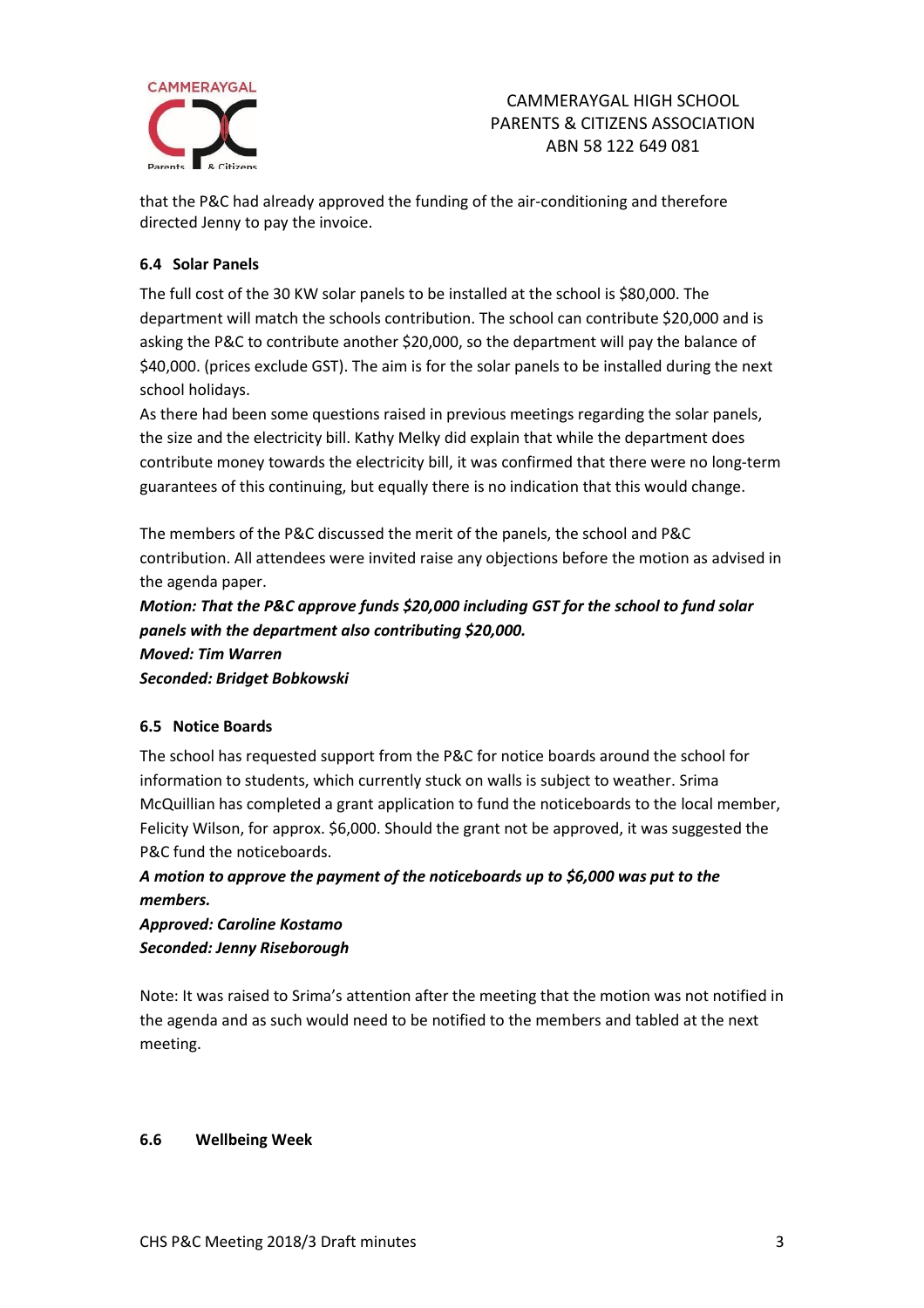

The school and P&C are jointly planning a wellbeing week which include a range of activities, workshops and speakers with specific content for staff, students and parents.

**It was agreed that a \$10 per family charge for the evening speakers for parents and workshops for students should be no charge and covered using the P&C voluntary contribution. The estimated cost for the speakers is \$10,000.**

# *Moved: Helena Johnstone Seconded: Marge McInnes*

Note: It was raised to Srima's attention after the meeting that the motion was not notified in the agenda and as such any funds to be spent would need to be notified to the members and re-confirmed at the next meeting.

# **6.7 Rugby**

Srima asked the members to note the CHS Boys year 7 and 8 still have vacancies on the rugby team.

# **6.8 Sponsorship policy & prospectus**

This item will be discussed at the next meeting

# **6.9 Shade the school**

The school needed a parent volunteer to assist and coordinate with Peter Barricroft regarding the Shade Cloths. Jenny Riseborough agreed to reach out and support Peter.

# **6.10 Senior School Support**

A sample for the "Buy a Brick" initiative for the senior campus was shown.

# **7. Governance**

No item was discussed under this heading.

# **8. General business**

#### **8.1 Communication Sub-committee**

No report

# **8.2 Community and Environment Sub-committee**

No report tabled

**8.3 Music Sub-committee**

No report tabled

**8.4 Social and fund-raising Sub-committee**

# **8.5 Sports Sub-committee**